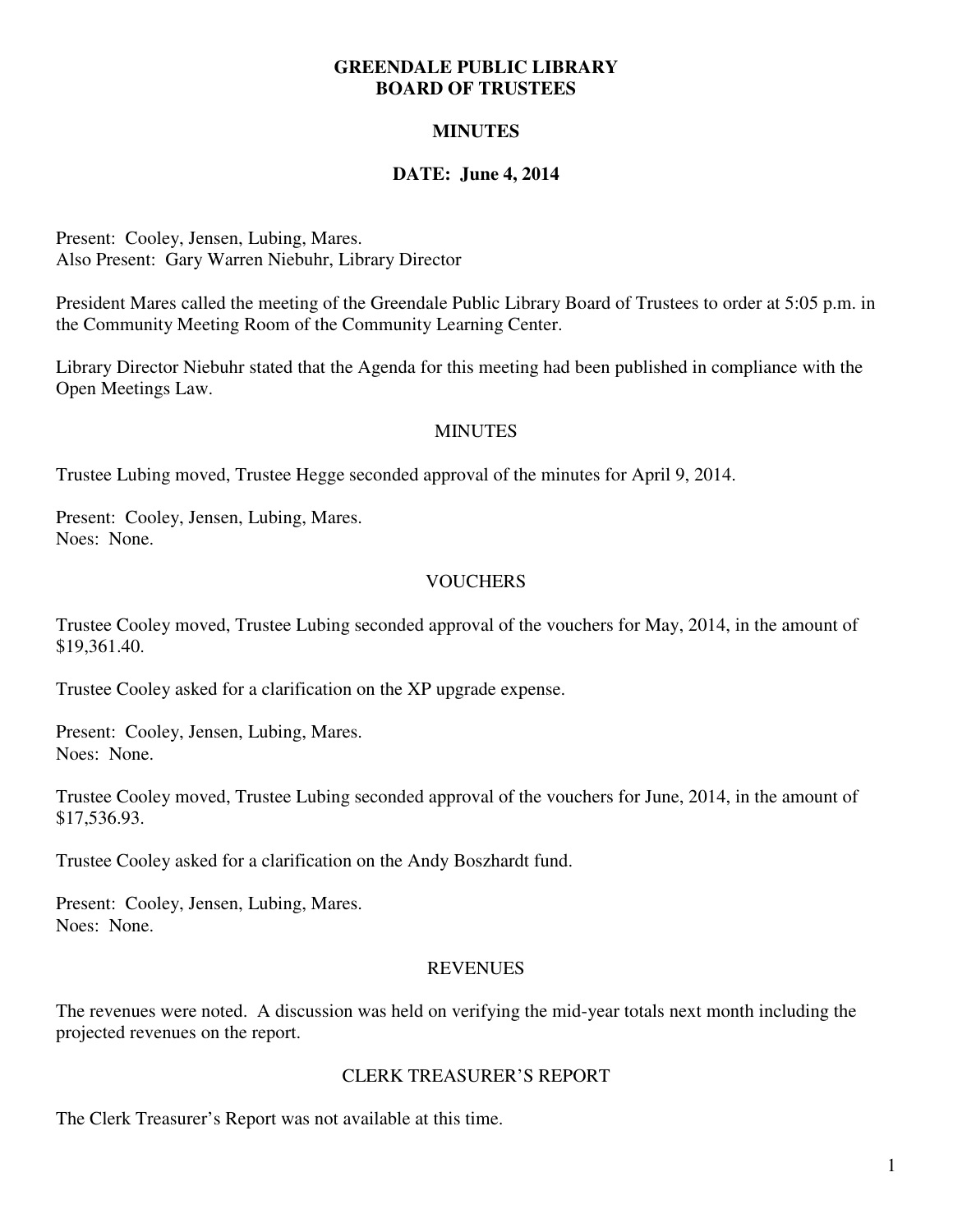## CITIZEN'S COMMENTS

None.

## UNFINISHED BUSINESS

The Director reported on the arrival of Norman Rockwell, the state's consideration of our proposal for incorporating Park and Recreation into the Learn4Life classes, the Park and Rec summer sign up event at the CLC, and the continuing meetings of the CLC managers.

The Planned Use for Unrestricted Funds was reviewed.

### **CORRESPONDENCE**

None.

## PRESIDENT'S REPORT

None.

## DIRECTOR'S REPORT

As presented.

### GREENDALE PUBLIC LIBRARY FOUNDATION, INC., MONTHLY REPORT

Noel Cooley informed the Board that he has resigned as an ex-officio member of the Foundation Board. The Director informed the Board that the Foundation is struggling right now to have a quorum for its meetings but it continues its good work. A new Board member will be joining soon.

#### NEW BUSINESS

Trustee Cooley moved, Trustee Lubing seconded a motion to convene into closed session pursuant to Section  $19.85(1)(C)$  of the Wisconsin Statutes for the purposes of considering employment, promotion, compensation or performance evaluation data of any public employee over which the governmental body has jurisdiction or exercises responsibility". The Library Board reserves the right to return to open session to act on matters discussed..

Present: Cooley, Jensen, Lubing, Mares. Noes: None.

Trustee Cooley moved, Trustee Lubing seconded a motion to reconvene into open session.

Present: Cooley, Jensen, Lubing, Mares. Noes: None.

Trustee Lubing moved, Trustee Cooley seconded, a motion to accept the 2014 Library Board Salary Resolution with the addition to move Library Clerk (Full Time) Theresa Rypel to the midpoint of her salary range and provide a one-time \$500 bonus.

Present: Cooley, Jensen, Lubing, Mares.